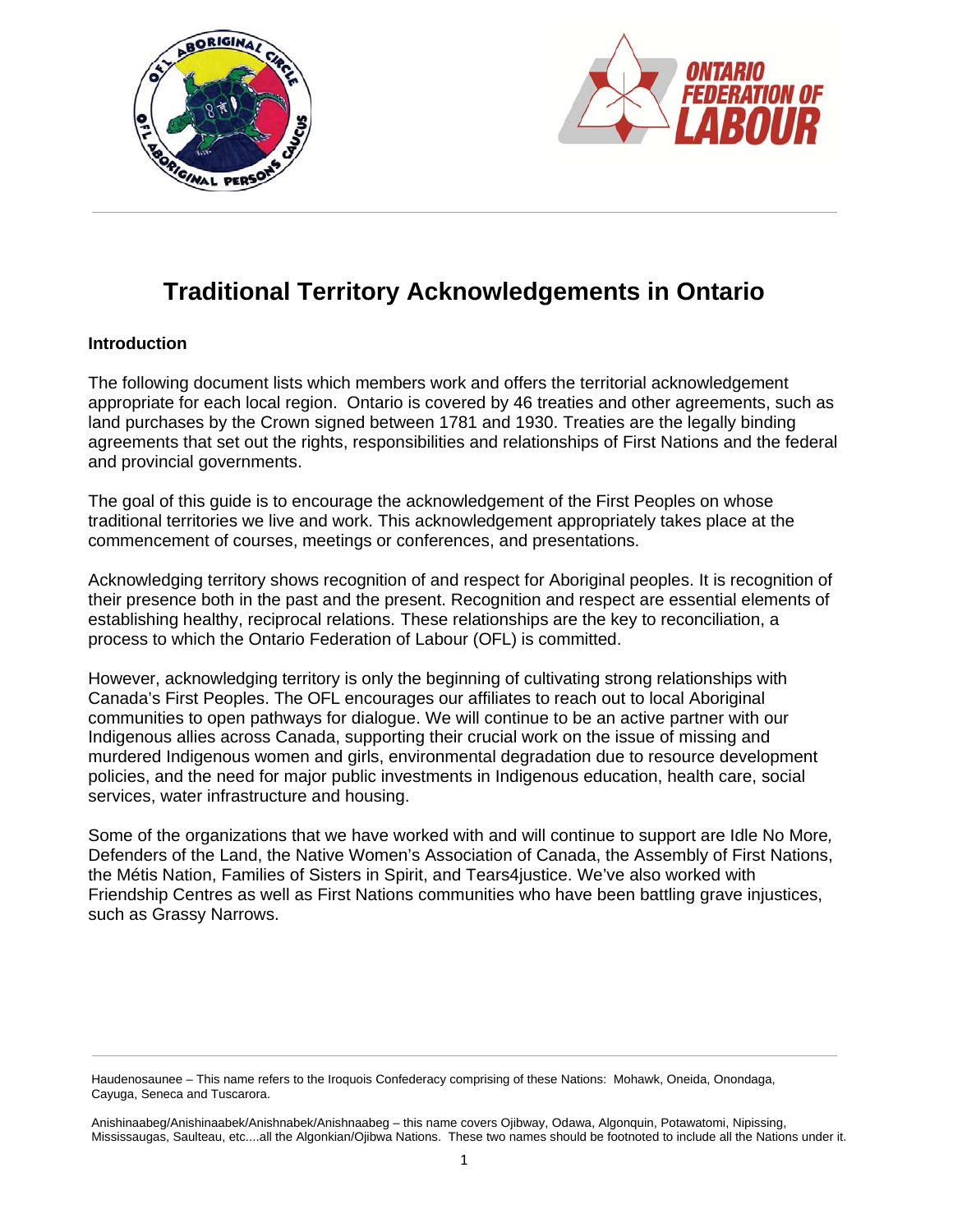



# **What can you do?**

- We encourage you to take action on truth and reconciliation.
- Read the Truth and Reconciliation Final Report and consider how you can support the calls to action.
- Outreach to your local Native Friendship Centre.
- Invite a speaker to your next meeting to talk about truth and reconciliation.
- Make employment equity a bargaining priority. Ensure a workplace that welcomes Indigenous workers by bargaining collective agreement language that responds to their needs.
- Acknowledge Indigenous territory at all of your meetings, and reach out and forge partnerships with local Indigenous communities and organizations.
- Sponsor and promote Indigenous events and advocacy.

*This document has been reviewed by the OFL Aboriginal Circle and much effort has been made to ensure that the information contained in it is accurate. However, we would like to emphasize that this is a work-in-progress. We would very much appreciate suggested edits, if you note any inaccuracies. Please contact OFL staff person, Carrol Anne Sceviour at csceviour@ofl.ca* 

#### **Resources:**

CAUT Guide to Acknowledging Traditional Territory An interactive map of all of the Native reserves across Canada:

Another interactive map that tells you which traditional territory a city/town sits on: http://native-land.ca/

The Museum of History put together this site to give more information on Indigenous names for different areas:

http://www.historymuseum.ca/cmc/exhibitions/aborig/fp/fpz2d\_1e.shtml

Anishinaabeg/Anishinaabek/Anishnabek/Anishnaabeg – this name covers Ojibway, Odawa, Algonquin, Potawatomi, Nipissing, Mississaugas, Saulteau, etc....all the Algonkian/Ojibwa Nations. These two names should be footnoted to include all the Nations under it.

Haudenosaunee – This name refers to the Iroquois Confederacy comprising of these Nations: Mohawk, Oneida, Onondaga, Cayuga, Seneca and Tuscarora.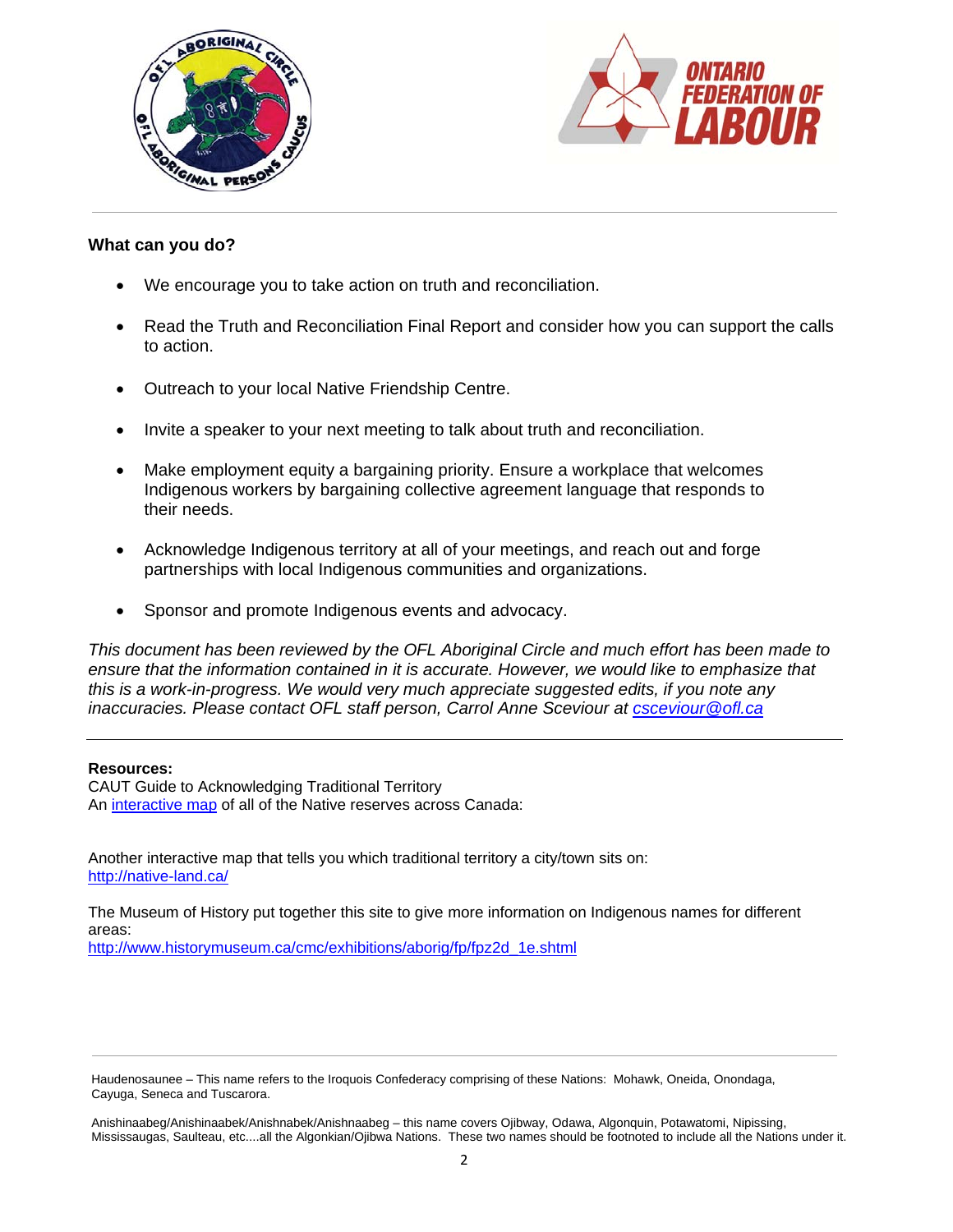



# CUPE Aboriginal Greeting

# **Acknowledgment**

*We [I] will begin this event (Name the Event) by acknowledging that we are meeting on aboriginal land that has been inhabited by Indigenous peoples from the beginning.* 

*As settlers, we're grateful for the opportunity to meet here and we thank all the generations of people who have taken care of this land - for thousands of years.* 

Long before today, as we gather here, there have been aboriginal peoples who have been the *stewards of this place* 

*In particular, we acknowledge (identify the appropriate territory).* 

*We recognize and deeply appreciate their historic connection to this place. We also recognize the contributions of Métis, Inuit, and other Indigenous peoples have made, both in shaping and strengthening this community in particular, and our province and country as a whole.* 

*As settlers, this recognition of the contributions and historic importance of Indigenous peoples must also be clearly and overtly connected to our collective commitment to make the promise and the challenge of Truth and Reconciliation real in our communities, and in particular to bring justice for murdered and missing indigenous women and girls across our country.* 

**Barrie** – the traditional territory of the Haudensaunee (Iroquois), Ojibway/Chippewa and Anishnabek. This territory is covered by the Upper Canada Treaties.

**Brantford** – the traditional territory of the Haudensaunee and Anishnaabeg. This territory is covered by the Upper Canada Treaties and directly adjacent to Haldiman Treaty territory.

**Cornwall** – the traditional territory of the Audenosaunee (Iroquois), Mohawk, Haudenosaunee (St Lawrence Iroquois), Huron-Wendat. This territory is covered by the Upper Canada Treaties.

**Durham** – the traditional territory of the Mississaugas of Scugog Island First Nation. This territory is covered by the Upper Canada Treaties.

**Grey-Bruce** – the traditional territory of the Haudensaunee (Iroquois), Ojibway/Chippewa and Anishnabek. This territory is covered by the Upper Canada Treaties.

Haudenosaunee – This name refers to the Iroquois Confederacy comprising of these Nations: Mohawk, Oneida, Onondaga, Cayuga, Seneca and Tuscarora.

Anishinaabeg/Anishinaabek/Anishnabek/Anishnaabeg – this name covers Ojibway, Odawa, Algonquin, Potawatomi, Nipissing, Mississaugas, Saulteau, etc....all the Algonkian/Ojibwa Nations. These two names should be footnoted to include all the Nations under it.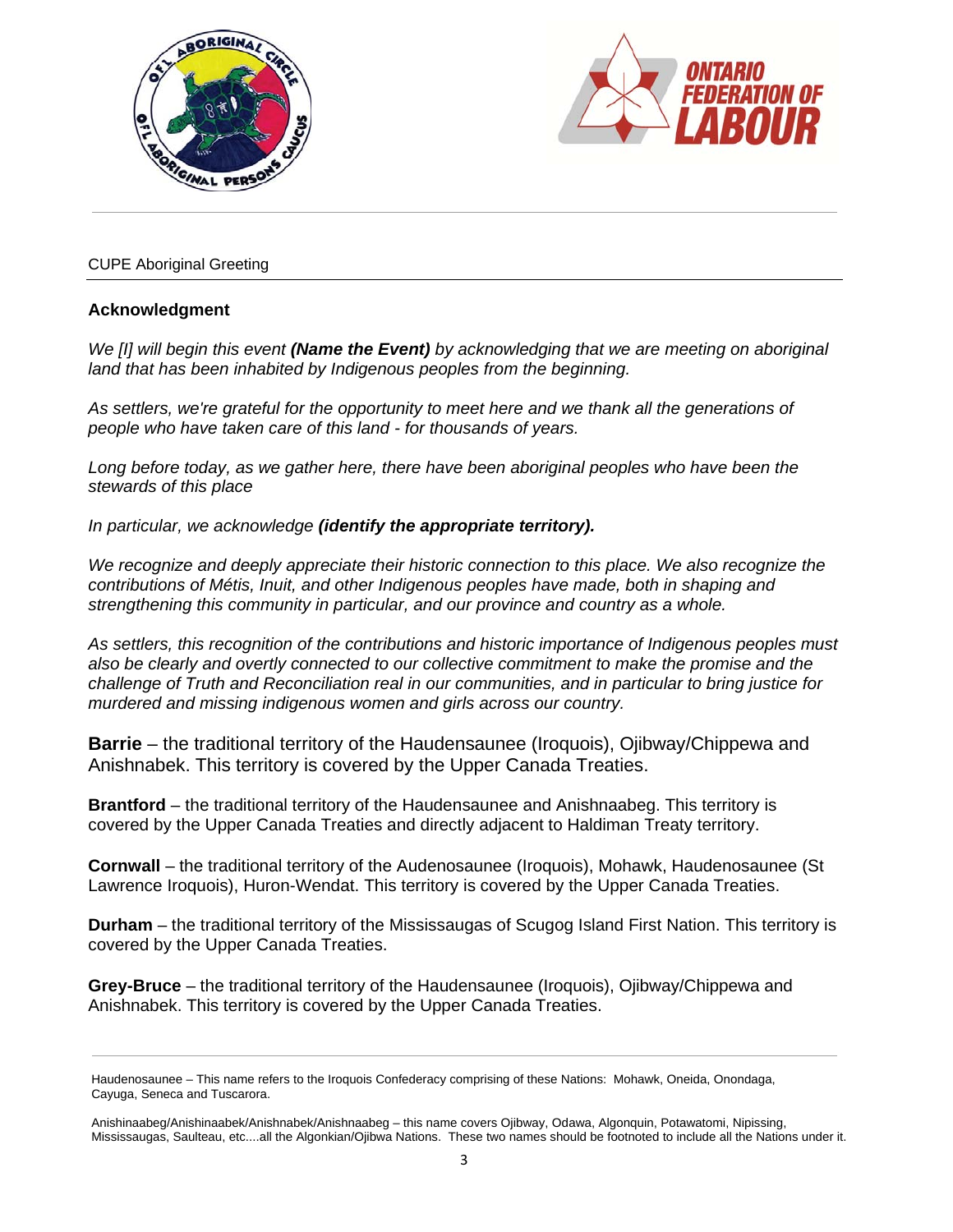



*Note: Chippewas of Nawash Unceded First Nation formerly "Cape Croker" is an Ojibway First Nations reserve on unceded territory in the Bruce Peninsula. Along with the Saugeen First Nation, they form the Chippewas of Saugeen Ojibway Territory. Chippewas of Nawash currently has a population of 700 individuals living on the reserve; however, the band roll has approximately 2080 registered in total.* 

**Guelph** – the traditional territory of the Attawandaron (Neutral). This territory is covered by the Upper Canada Treaties.

**Hamilton** – the traditional territory of the Haudensaunee and Anishnaabeg. This territory is covered by the Upper Canada Treaties and directly adjacent to Haldiman Treaty territory.

**Huron** – the traditional territory of the Haudensaunee (Iroquois), Ojibway/Chippewa and Anishnabek. This territory is covered by the Upper Canada Treaties.

**Kapuskasing** – we are in Treaty 9 territory and the land on which we gather is the traditional territory of Cree, Moose Cree.

**Kenora** – we are in Treaty 3 territory and the land on which we gather is the traditional territory of Ojibway/Chippewa.

**Kingston** – the traditional territory of the Huron-Wendat and Haudenosaunee (Iroquois) peoples. This territory is covered by the Upper Canada Treaties.

**Lanark** – the traditional territory of the Anishnabek, Huron-Wendat and Haudenosaunee (St Lawrence Iroquois) peoples. This territory is covered by the Upper Canada Treaties.

**Leeds and Grenville** – the traditional territory of the Anishnabek, Huron-Wendat, Haudenosaunee ( Iroquois), Oneida and Haudenosaunee (St Lawrence Iroquois) peoples. This territory is covered by the Upper Canada Treaties.

**London** – the traditional territory of the Anishinaabeg, Haudenosaunee, Attawandaron (Neutral), and Wendat peoples. This territory is covered by the Upper Canada Treaties.

**Niagara Region** – the traditional territory of Anishinaabeg, Ojibway/Chippewa and Haudenosaunee peoples. This territory is covered by the Upper Canada Treaties.

**North Bay –** the land on which we gather is the traditional territory of the Nipissing First Nation Anishnabe. This territory is covered by the Robinson-Huron and Upper Canada Treaties.

Haudenosaunee – This name refers to the Iroquois Confederacy comprising of these Nations: Mohawk, Oneida, Onondaga, Cayuga, Seneca and Tuscarora.

Anishinaabeg/Anishinaabek/Anishnabek/Anishnaabeg – this name covers Ojibway, Odawa, Algonquin, Potawatomi, Nipissing, Mississaugas, Saulteau, etc....all the Algonkian/Ojibwa Nations. These two names should be footnoted to include all the Nations under it.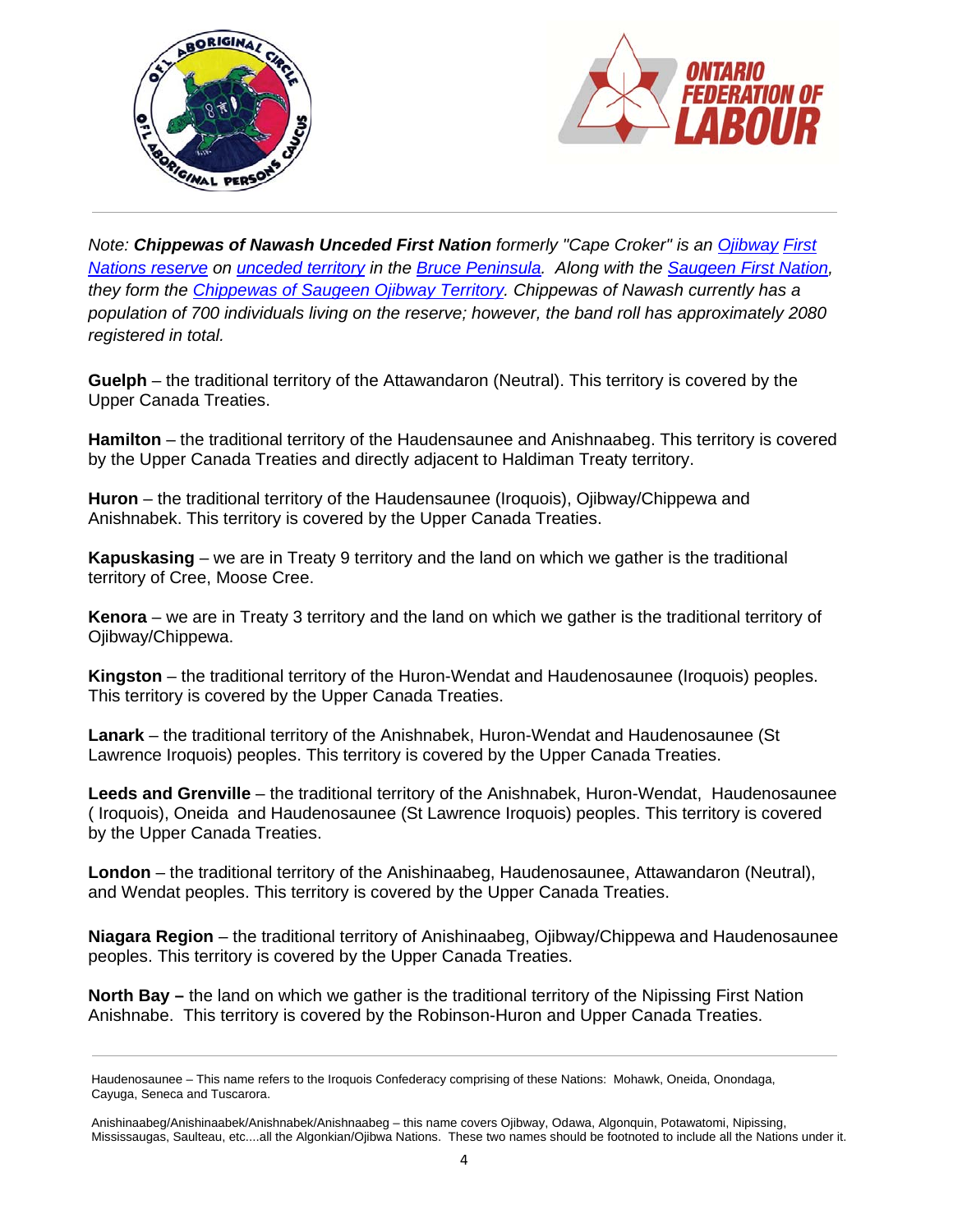



**North Simoce-Muskoka** – the traditional territory of the Anishnaabeg, specifically Ojibway/Chippewa peoples. This territory is covered by Lake Simcoe Treaty 16 and the J. Collins land purchase.

**Northumberland** – the traditional territory of the Anishnabek, Huron-Wendat, Haudenosaunee (Iroquois), Ojibway/Chippewa peoples. This territory is covered by the Williams Treaty.

**Oakville** – the traditional territory of the Anishnabek, Huron-Wendat, Haudenosaunee (Iroquois), Ojibway/Chippewa peoples. This territory is covered by the Upper Canada Treaties.

**Orangeville** – the traditional territory of the Anishnabek, Haudenosaunee (Iroquois), Ojibway/Chippewa peoples. This territory is covered by the Upper Canada Treaties and Haldimand Treaty.

**Ottawa** – the traditional unceded territory of the Algonquin Anishnaabeg people.

**Oxford** – the traditional territory of the Anishnabek, Haudenosaunee (Iroquois), Ojibway/Chippewa peoples. This territory is covered by the Upper Canada Treaties.

**Peel Region** – the traditional territory of the Anishnabek, Huron-Wendat, Haudenosaunee (Iroquois), Ojibway/Chippewa peoples and home to the Métis. This territory is covered by the Upper Canada Treaties.

**Peterborough** – the traditional territory of the Anishinaabe Mississauga adjacent to Haudenosaunee Territory and in the territory covered by the Williams Treaty.

**Quinte –** the traditional territory of the Anishnabek, Huron-Wendat, Haudenosaunee (Iroquois). This territory is covered by the Williams and Upper Canada Treaties.

**Renfrew** – the traditional territory of the Algonquin, and Anishnabek. This territory is covered by the Upper Canada Treaties.

**Sarnia –** the traditional territory of the Anishnabek, Haudenosaunee (Iroquois), Ojibway/Chippewa peoples. This territory is covered by the Upper Canada Treaties.

**Sault Ste. Marie** – we are in Robinson-Huron Treaty territory and the land on which we are gathered is the traditional territory of the Anishnaabeg.

**St. Thomas –** the traditional territory of the Anishnabek, Haudenosaunee (Iroquois), Ojibway/Chippewa peoples. This territory is covered by the Upper Canada Treaties.

Anishinaabeg/Anishinaabek/Anishnabek/Anishnaabeg – this name covers Ojibway, Odawa, Algonquin, Potawatomi, Nipissing, Mississaugas, Saulteau, etc....all the Algonkian/Ojibwa Nations. These two names should be footnoted to include all the Nations under it.

Haudenosaunee – This name refers to the Iroquois Confederacy comprising of these Nations: Mohawk, Oneida, Onondaga, Cayuga, Seneca and Tuscarora.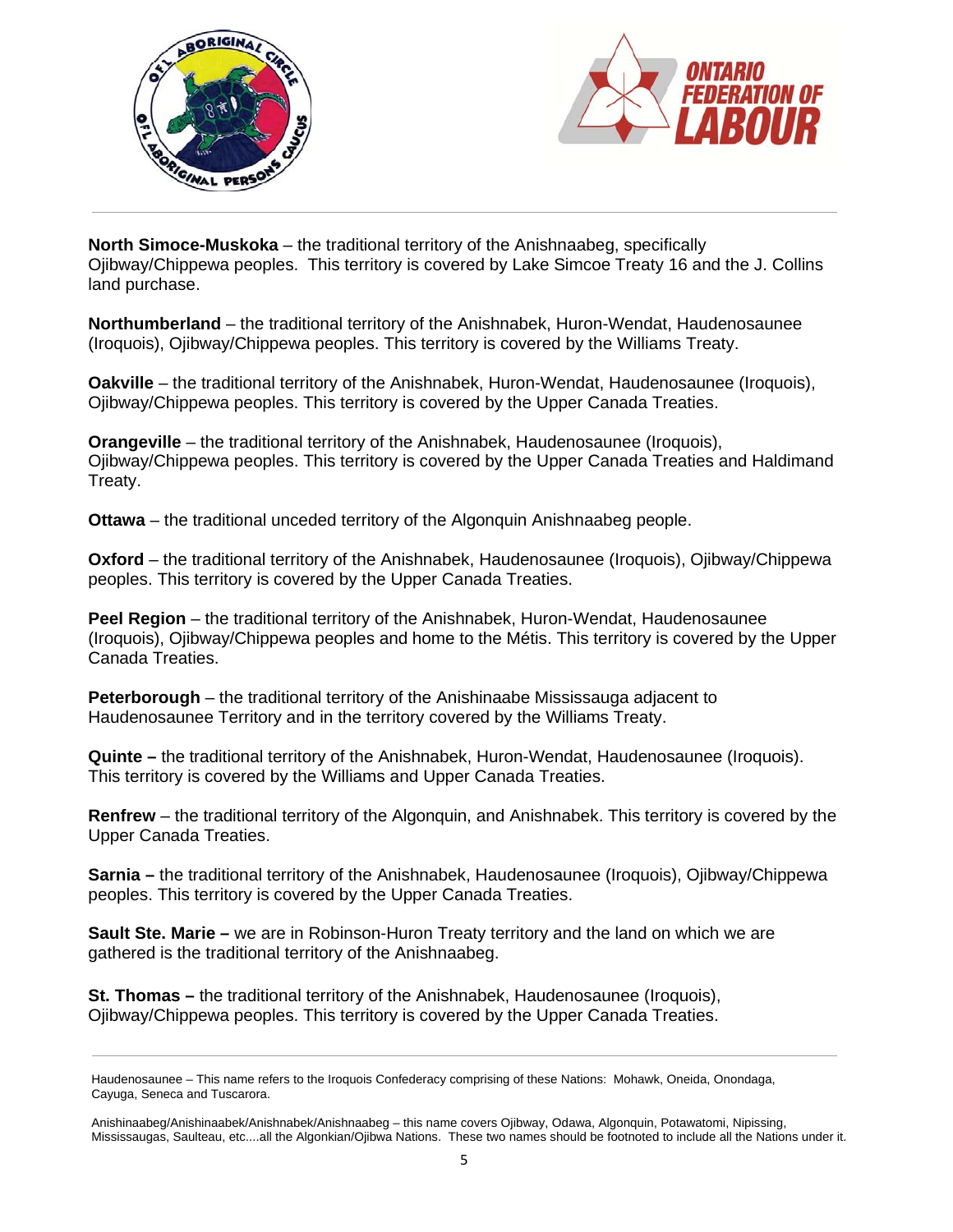



**Stratford –** the traditional territory of the Anishnabek, Haudenosaunee (Iroquois), Ojibway/Chippewa peoples. This territory is covered by the Upper Canada Treaties.

**Sudbury –** we are in Robinson-Huron Treaty territory and the land on which we gather is the traditional territory of the Atikameksheng Anishnaabeg.

**Thunder Bay –** we are in Robinson-Superior Treaty territory and the land on which we gather is the traditional territory of the Anishnaabeg.

**Timmins –** we are in Treaty 9 territory and the land on which we gather is the traditional territory of Ojibway/Chippewa, Oji-Cree, Mushkegowuk (Cree), Algonquin.

**Toronto –** we wish to acknowledge the Ancestral Traditional Territories of the Ojibway, the Anishnabe and, in particular, the Mississauga's of the New Credit whose territory we are gathering on today. This territory is covered by the Upper Canada Treaties.

**Waterloo –** the Haldimand Tract, traditional territory of the Neutral, Anishnaabeg, and Haudenosauonee peoples. This territory is covered by the Upper Canada and Haldimand Treaties.

**Windsor –** the traditional territory of the Attawandaron (Neutral), Anishnaabeg, and Haudenosauonee peoples. This territory is covered by the Upper Canada Treaties.

# **First Nations Elder Protocol**

Working Effectively with Indigenous Peoples • Let This Blog Be Your Guide http://www.ictinc.ca/blog/first-nation-elder-protocol

Haudenosaunee – This name refers to the Iroquois Confederacy comprising of these Nations: Mohawk, Oneida, Onondaga, Cayuga, Seneca and Tuscarora.

Anishinaabeg/Anishinaabek/Anishnabek/Anishnaabeg – this name covers Ojibway, Odawa, Algonquin, Potawatomi, Nipissing, Mississaugas, Saulteau, etc....all the Algonkian/Ojibwa Nations. These two names should be footnoted to include all the Nations under it.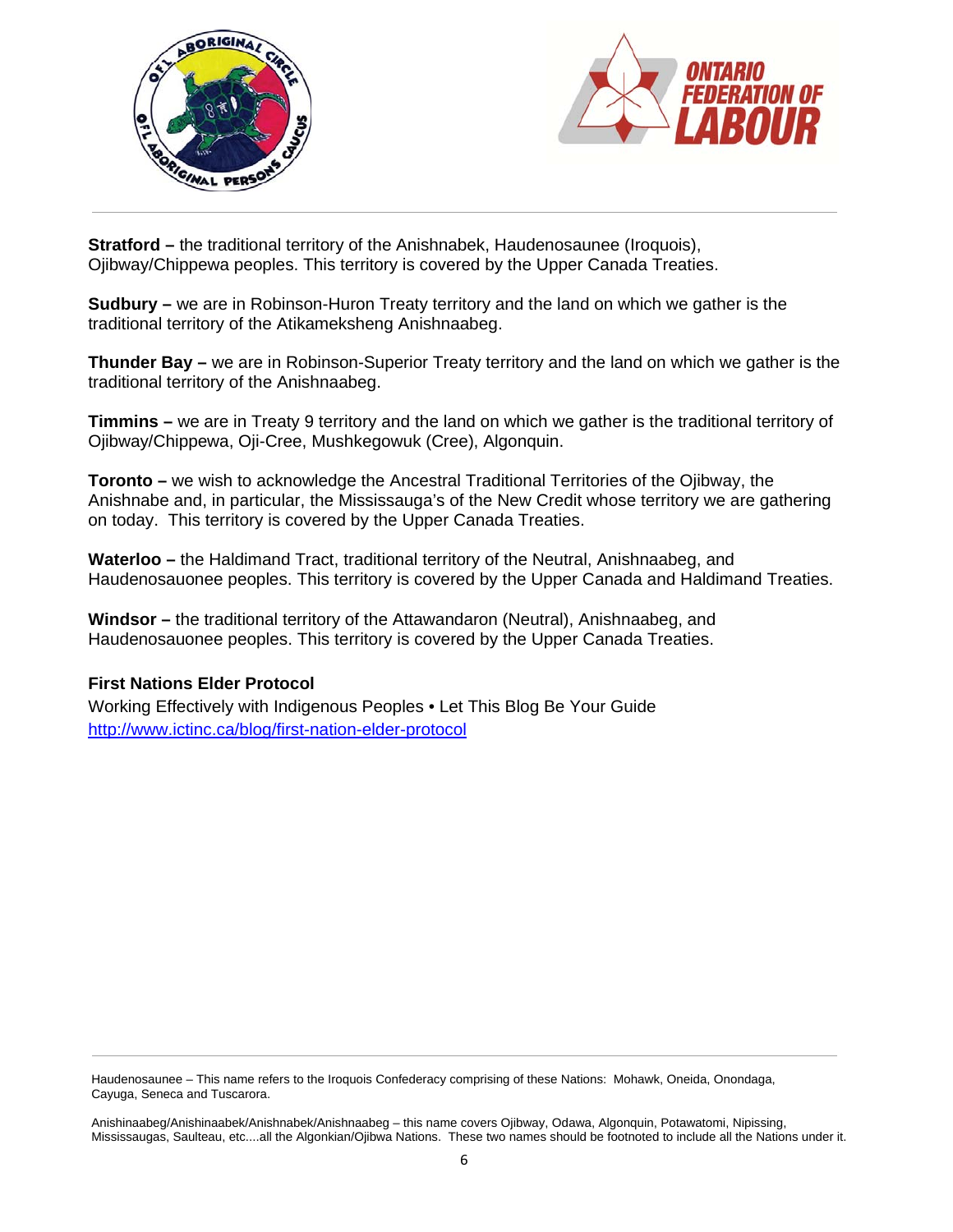



# **Definitions of terms**

The following terminology is intended to provide a general understanding of some terms generally used by Indigenous, Aboriginal peoples (First Nations, Métis, Inuit).

## **Indigenous peoples:**

A collective name for the original peoples of North America and their descendants. Often, 'Aboriginal peoples' is also used. The Canadian *Constitution* recognizes three groups of Aboriginal people — Indians, Métis and Inuit. These are three separate peoples with unique heritages, languages, cultural practices and spiritual beliefs.

## **Aboriginal peoples:**

The descendants of the original inhabitants of North America. The Canadian *Constitution* recognizes three groups of Aboriginal people — Indians, Métis and Inuit. These are three separate peoples with unique heritages, languages, cultural practices and spiritual beliefs.

#### **Indian:**

This is a legal term. Indian people are one of three cultural groups, along with Inuit and Métis, recognized as Aboriginal people under section 35 of the *Constitution Act*. There are legal reasons for the continued use of the term "Indian." Such terminology is recognized in the *Indian Act* and is used by the Government of Canada when referring to this particular group of Aboriginal people.

#### **Treaty Indian:**

A Status Indian who belongs to a First Nation that signed a treaty with the Crown, or a person of Aboriginal ancestry who holds treaty status under the Federal Indian Act, as identified through the municipality codes indicating the registered reserve.

#### **Unceded Territory:**

In Canada, this means that it has not 'relinquished title to its land to the government by treaty or otherwise."

#### **First Nation:**

A term that came into common usage in the 1970s to replace the word "Indian," which is found by many Aboriginal people to be offensive. Although the term First Nation is widely used, no legal definition of it exists. Among its uses, the term "First Nations peoples" refers to people in Canada, both Status and non-Status. Many Indian peoples have also adopted the term "First Nation" to replace the word "band" in the name of their community.

Haudenosaunee – This name refers to the Iroquois Confederacy comprising of these Nations: Mohawk, Oneida, Onondaga, Cayuga, Seneca and Tuscarora.

Anishinaabeg/Anishinaabek/Anishnabek/Anishnaabeg – this name covers Ojibway, Odawa, Algonquin, Potawatomi, Nipissing, Mississaugas, Saulteau, etc....all the Algonkian/Ojibwa Nations. These two names should be footnoted to include all the Nations under it.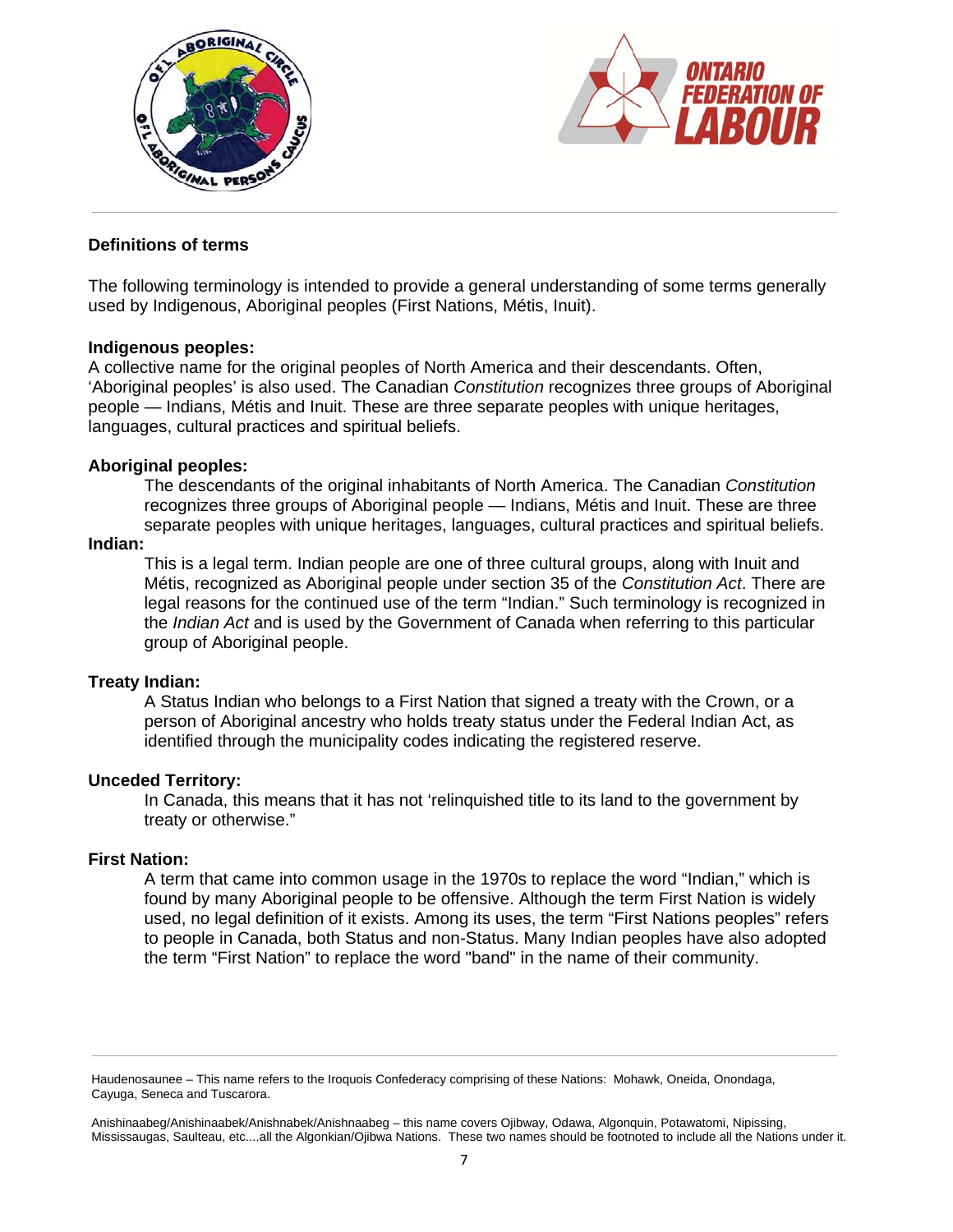



# **Band:**

A body of Aboriginal people for whose collective use and benefit lands have been set apart or monies is held by the Crown, or declared to be a band for the purposes of the *Indian Act*. Each band has its own governing band council, usually consisting of one chief and several councillors. Community members choose the chief and councillors by election, or

sometimes through custom. The members of a band generally share common values, traditions and practices rooted in their ancestral heritage. Today, many bands prefer to be known as First Nations.

## **Status Indian:**

A person who is registered as an Indian under the *Indian Act*. The act sets out the requirements for determining who is an Indian for the purposes of the *Indian Act*.

## **Non-Status Indian:**

An Indian person who is not registered as an Indian under the *Indian Act*. A Status Indian who belongs to a First Nation that signed a treaty with the Crown.

## *Indian Act***:**

Canadian federal legislation, first passed in 1876, and amended several times since. It sets out certain federal government obligations and regulates the management of Indian reserve lands, Indian moniess and other resources. Among its many provisions, the *Indian Act* currently requires the Minister of Aboriginal Affairs and Northern Development to manage certain moniess belonging to First Nations and Indian lands and to approve or disallow First Nations by-laws.

# **Innu:**

Naskapi and Montagnais First Nations peoples who live in Northern Quebec and Labrador.

# **Inuvialuit:**

Inuit who live in the Western Arctic.

#### **Inuit:**

An Aboriginal people in Northern Canada, who live in Nunavut, Northwest Territories, Northern Quebec and Northern Labrador. The word means "people" in the Inuit language — Inuktitut. The singular of Inuit is Inuk.

Haudenosaunee – This name refers to the Iroquois Confederacy comprising of these Nations: Mohawk, Oneida, Onondaga, Cayuga, Seneca and Tuscarora.

Anishinaabeg/Anishinaabek/Anishnabek/Anishnaabeg – this name covers Ojibway, Odawa, Algonquin, Potawatomi, Nipissing, Mississaugas, Saulteau, etc....all the Algonkian/Ojibwa Nations. These two names should be footnoted to include all the Nations under it.